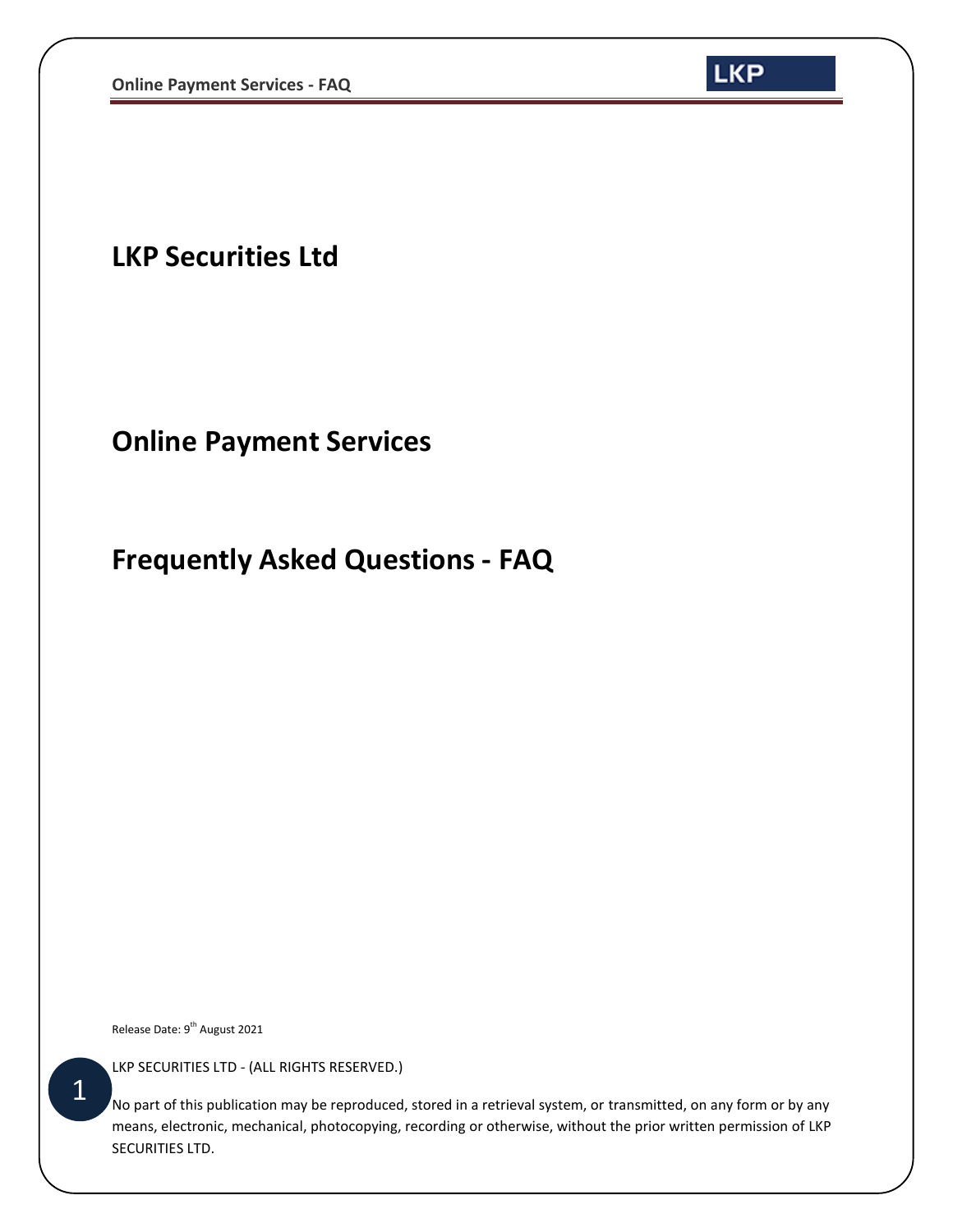## **Index**

| Do I require any other UPI app for fund addition via UPI on my LKP trading account?7 |  |  |  |  |
|--------------------------------------------------------------------------------------|--|--|--|--|
|                                                                                      |  |  |  |  |
|                                                                                      |  |  |  |  |
|                                                                                      |  |  |  |  |
|                                                                                      |  |  |  |  |
|                                                                                      |  |  |  |  |
|                                                                                      |  |  |  |  |
|                                                                                      |  |  |  |  |
|                                                                                      |  |  |  |  |
| LKP SECURITIES LTD - (ALL RIGHTS RESERVED.)                                          |  |  |  |  |

No part of this publication may be reproduced, stored in a retrieval system, or transmitted, on any form or by any means, electronic, mechanical, photocopying, recording or otherwise, without the prior written permission of LKP SECURITIES LTD.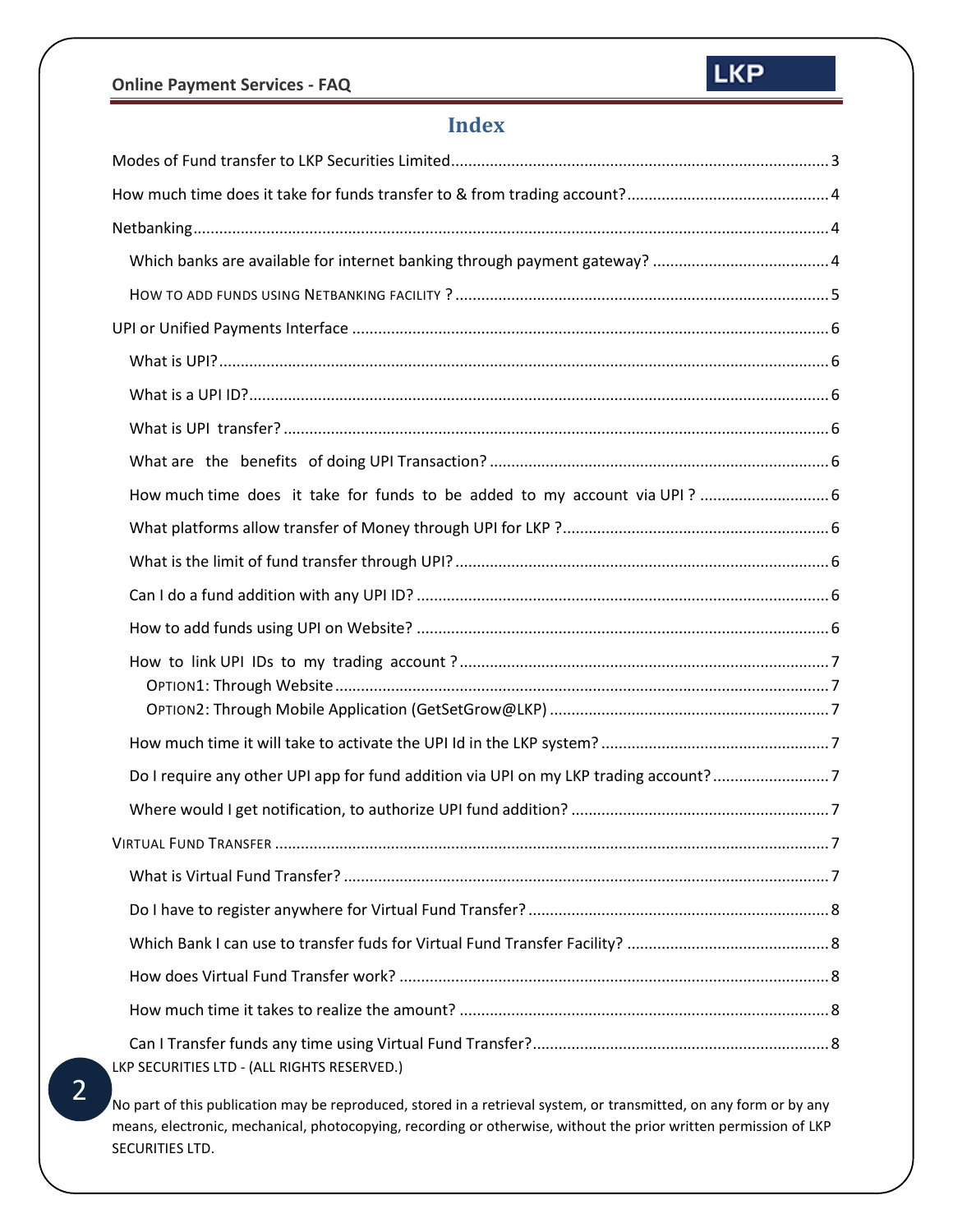## **LKP**

| Do I need to share the intimation to the LKP accounts team for the CMS Cheque deposited under CMS         |
|-----------------------------------------------------------------------------------------------------------|
| Do I need to share the intimation to the LKP accounts team for the NEFT / RTGS / IMPS / Fund Transfer /   |
|                                                                                                           |
| Which are the banks registered with LKP Securities Limited for the CMS and Non CMS Cheques / NEFT /       |
|                                                                                                           |
|                                                                                                           |
|                                                                                                           |
| How much time does it take for fund transfer to LKP trading account incase of Cheque?                     |
| How much time does it take for fund transfer to LKP trading account incase of NEFT / RTGS / IMPS /        |
| When the entry in the client will be available in Client's account in case of CMS Cheques deposit?  9     |
| When the entry in the client will be available in Client's account in case of Non-CMS Cheques deposit? .9 |
| Who can upload the entries of the NEFT / RTGS / IMPS / Fund Transfer / UPI or Cheque deposited in the     |
|                                                                                                           |
|                                                                                                           |

#### <span id="page-2-0"></span>**Modes of Fund transfer to LKP Securities Limited**

LKP offers multiple ways on how clients can transfer their funds in LKP trading account. Clients can Transfer funds from the only bank account registered with LKP using following modes.

- Instant Payment Gateway using
	- o Net Banking
	- o UPI
- NEFT/RTGS
- IMPS
- Virtual Fund Transfer
- Depositing funds in favor of LKP Securities Limited by way of cheque.

#### LKP SECURITIES LTD - (ALL RIGHTS RESERVED.)

No part of this publication may be reproduced, stored in a retrieval system, or transmitted, on any form or by any means, electronic, mechanical, photocopying, recording or otherwise, without the prior written permission of LKP SECURITIES LTD.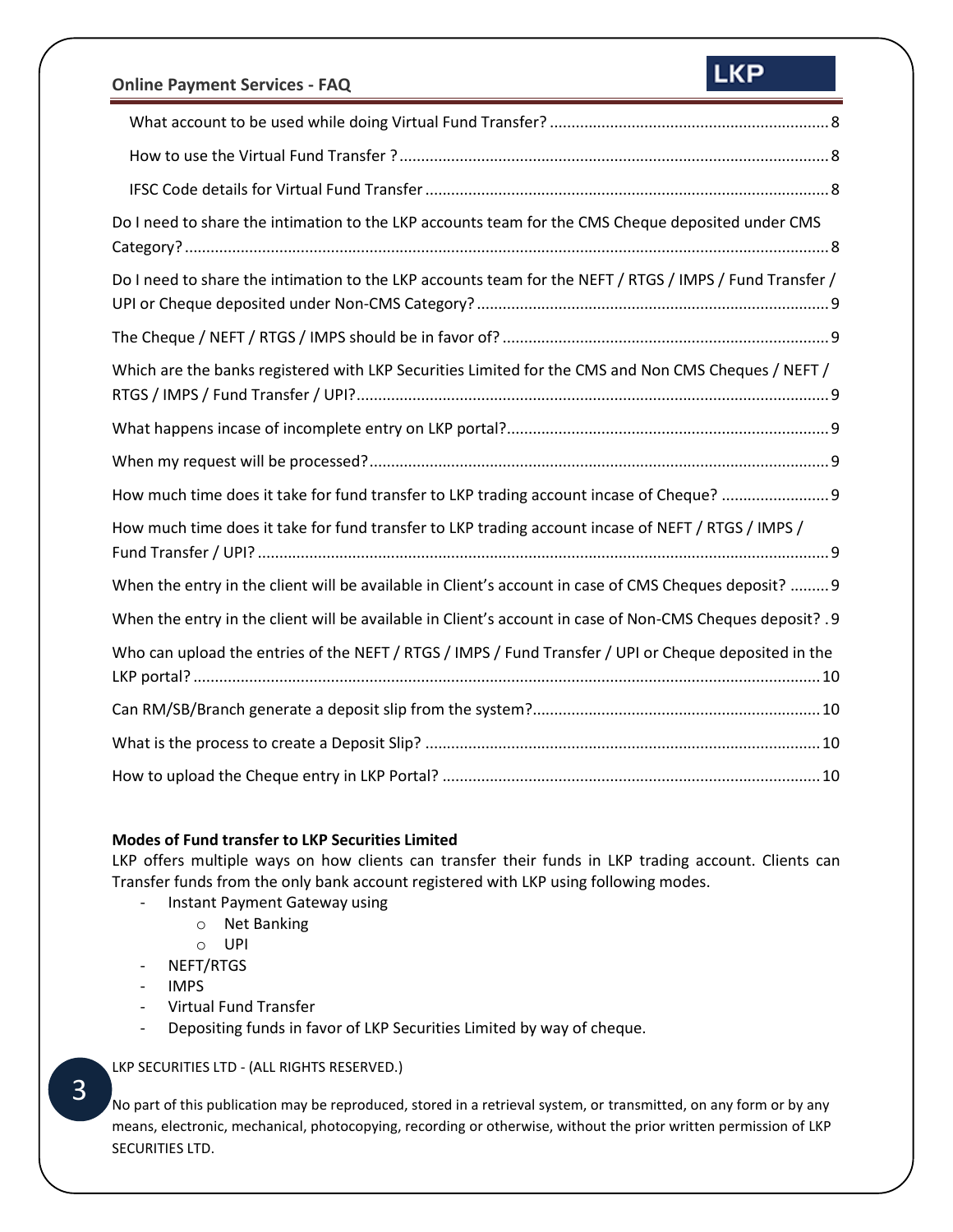

<span id="page-3-0"></span>How much time does it take for funds transfer to & from trading account?

LKP offers multiple ways on how clients can transfer their funds in LKP. Clients can Transfer funds from the only bank account registered with LKP using following modes.

- Instant Payment Gateway using Net Banking
- UPI
- NEFT/RTGS
- IMPS
- Depositing funds in favor of LKP Securities Limited by way of cheques.

| <b>Funds Transfer Modes</b>             | <b>Time Taken</b>                   | <b>Submission</b><br>οf |
|-----------------------------------------|-------------------------------------|-------------------------|
|                                         |                                     | <b>Transfer</b>         |
|                                         |                                     | acknowledgment          |
| Instant Payment gateway - UPI           | Instant                             | Not required            |
| Recommended as first choice for         |                                     |                         |
| making funds transfer To LKP)           |                                     |                         |
| Instant Payment gateway - Netbanking    | Instant                             | Not required            |
| Virtual Fund Transfer (NEFT / RTGS / FT | 1 to 2 Hours                        | Not required            |
| /IMPS)                                  |                                     |                         |
| NEFT/RTGS                               | 3<br>working<br>- 10<br>hours<br>to | Required                |
|                                         | depending on Client's bank          |                         |
| Cheque                                  | 3-4 working days depending on       | Required                |
|                                         | client bank                         |                         |

#### <span id="page-3-1"></span>**Netbanking**

#### <span id="page-3-2"></span>**Which banks are available for internet banking through payment gateway?**

| S No. | <b>Bank Name</b>             |
|-------|------------------------------|
|       | Allahabad Bank               |
| 2     | Andhra Bank                  |
| 3     | <b>AU Small Finance Bank</b> |
| 4     | Axis Bank                    |
| 5     | Bank Of Baroda               |
| 6     | Bank Of India                |
|       | <b>Bank of Maharashtra</b>   |
| 8     | Catholic Syrian Bank         |
| 9     | City Union Bank              |

LKP SECURITIES LTD - (ALL RIGHTS RESERVED.)

No part of this publication may be reproduced, stored in a retrieval system, or transmitted, on any form or by any means, electronic, mechanical, photocopying, recording or otherwise, without the prior written permission of LKP SECURITIES LTD.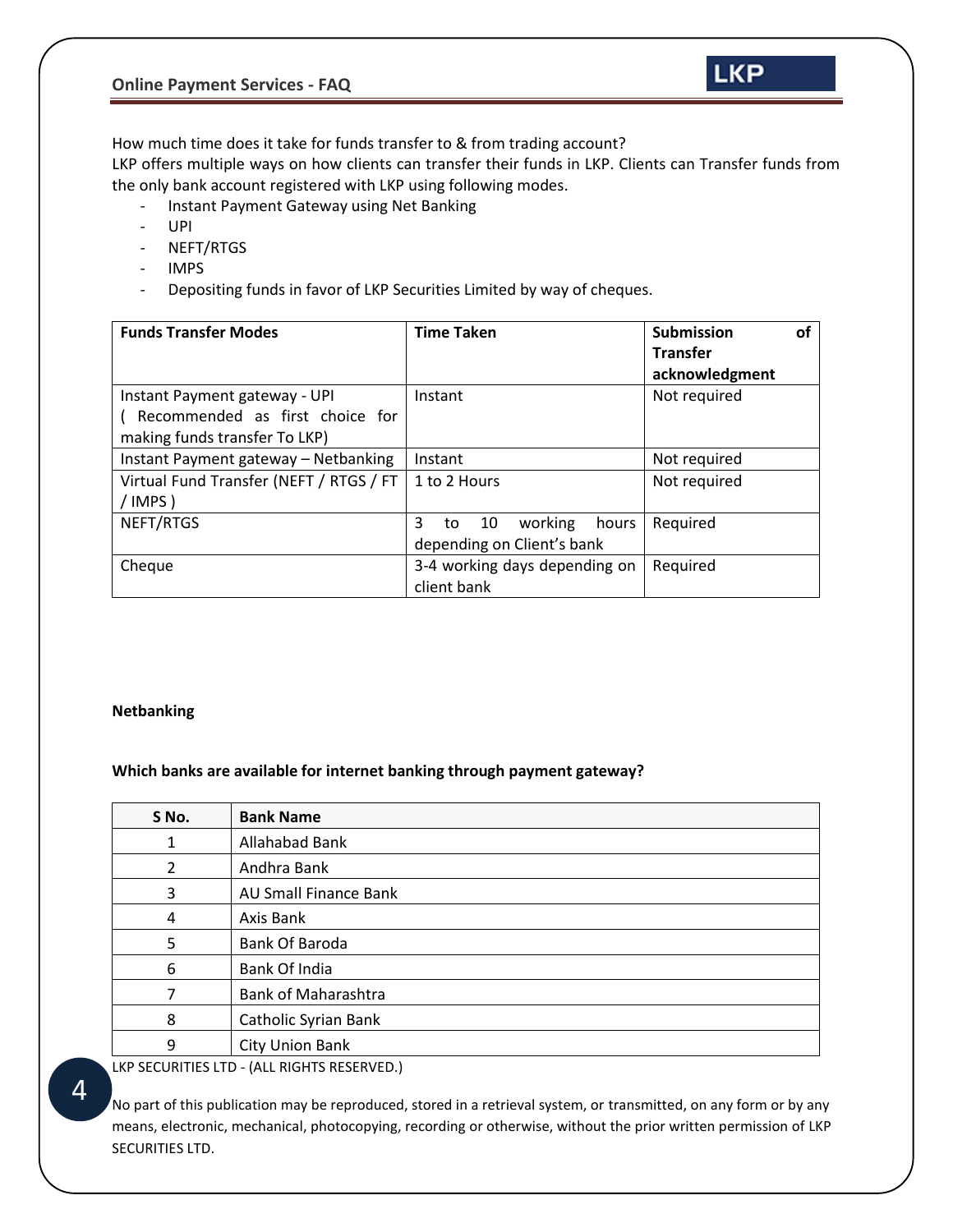

| 10 | <b>Corporation Bank</b>           |
|----|-----------------------------------|
| 11 | Deutsche Bank AG                  |
| 12 | Dhanalaxmi bank                   |
| 13 | <b>Equitas Small Finance Bank</b> |
| 14 | <b>Federal Bank</b>               |
| 15 | <b>HDFC Bank</b>                  |
| 16 | <b>ICICI Bank</b>                 |
| 17 | <b>IDBI Bank</b>                  |
| 18 | <b>IDFC First Bank</b>            |
| 19 | <b>Indian Bank</b>                |
| 20 | <b>Indian Overseas Bank</b>       |
| 21 | <b>IndusInd Bank</b>              |
| 22 | Jammu & Kashmir Bank              |
| 23 | Karnataka Bank                    |
| 24 | Karur Vysya Bank                  |
| 25 | Kotak Mahindra Bank               |
| 26 | Punjab National Bank              |
| 27 | South Indian Bank                 |
| 28 | <b>Standard Chartered</b>         |
| 29 | <b>State Bank Of India</b>        |
| 30 | <b>SVC Co-operative Bank</b>      |
| 31 | <b>Tamilnad Mercantile Bank</b>   |
| 32 | The Lakshmi Vilas Bank Limited    |
| 33 | The Ratnakar Bank Limited (RBL)   |
| 34 | The Saraswat Co-Operative Bank    |
| 35 | Union Bank of India               |
| 36 | Yes Bank                          |

\* This numbers will keep on increasing. Refer the latest list at<https://shorturl.gg/Kf40>

## <span id="page-4-0"></span>**HOW TO ADD FUNDS USING NETBANKING FACILITY ?**

Step 1: Login on<https://pay.lkp.net.in/fundtransfer>

Step 2: Click on Netbanking option

Step 3: Type client code and click on Go Button.

Step 4: Select preferred Bank

Step 5: Add the amount and click on submit button.

This will take client to the redirection page. Upon a successful fund transfer, client will be directed to the final confirmation page from LKP.

LKP SECURITIES LTD - (ALL RIGHTS RESERVED.)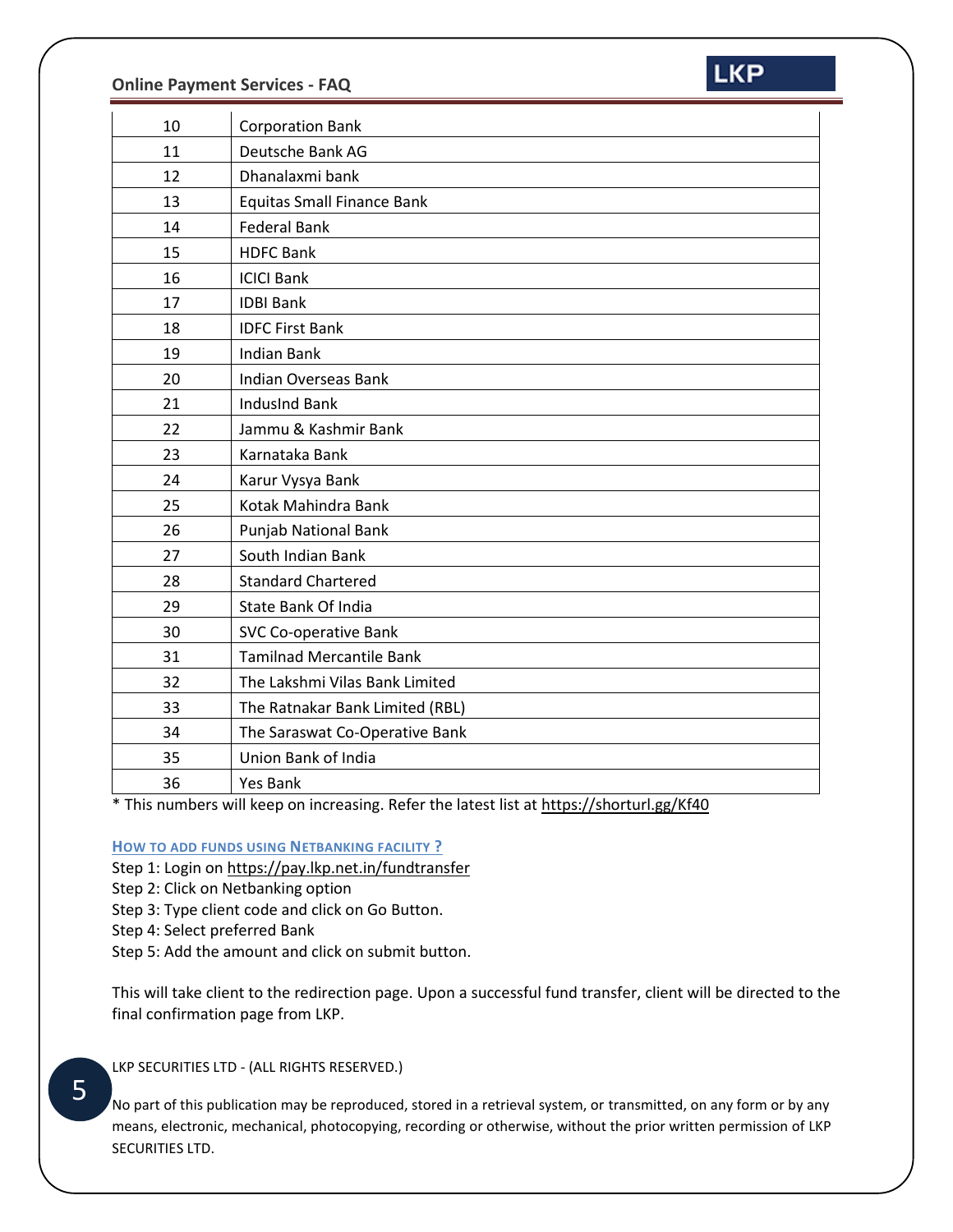

#### <span id="page-5-0"></span>**UPI or Unified Payments Interface**

#### <span id="page-5-1"></span>**What is UPI?**

Unified Payments Interface (UPI) is an instant payment system developed by the National Payments Corporation of India (NPCI), an RBI regulated entity. UPI is built over the IMPS infrastructure and allows client to instantly transfer money between any two parties' bank accounts. (Source : NPCI [https://www.npci.org.in/what-we-do/upi/faqs\)](https://www.npci.org.in/what-we-do/upi/faqs)

#### <span id="page-5-2"></span>**What is a UPI ID?**

UPIID (also called Virtual Payment Addressor **VPA**) is a unique ID for using UPI. The UPI Id can be created by registering with one of the UPI enabled mobile applications (App) using the investors bank account details.

#### <span id="page-5-3"></span>**What is UPI transfer?**

Unified Payments Interface (UPI) is an instant payment system developed by the National Payments Corporation of India (NPCI), which allows client to instantly transfer money between any two parties' bank accounts.

#### <span id="page-5-4"></span>**What are the benefits of doing UPI Transaction?**

- Enables instant fund transfer from 220 + banks Registered at present
- Quicker process to add/transfer funds as well as enhance trading limit

#### <span id="page-5-5"></span>**How much time does it take for funds to be added to my account via UPI ?**

The funds are added to the trading account instantly, on successfully adding them through UPI.

#### <span id="page-5-6"></span>**What platforms allow transfer of Money through UPI for LKP ?**

All trading platforms of LKP allows clients to transfer funds fund through UPI. This includes:

- LKP Website:<https://pay.lkp.net.in/fundtransfer>
- Mobile Application: GetSetGrow@LKP

#### <span id="page-5-7"></span>**What is the limit of fund transfer through UPI?**

The limit on fund transfer through UPI is 1 lakhs per transaction and total of 1 lakhs per day.

#### <span id="page-5-8"></span>**Can I do a fund addition with any UPI ID?**

As per the regulatory guidelines, fund addition can be done with any UPI ID that is linked to client registered bank account with LKP.

#### <span id="page-5-9"></span>**How to add funds using UPI on Website?**

Step 1: Login on<https://pay.lkp.net.in/fundtransfer> Step 2: Click on UPI option Step 3: Type client code and click on Go Button. Step 4: Select the correct UPI ID

LKP SECURITIES LTD - (ALL RIGHTS RESERVED.) Go to UPI app, and authorize the transaction. Upon a successful fund transfer, client will be directed to the final confirmation page from LKP. Note that the request is valid for only 5 minutes.

6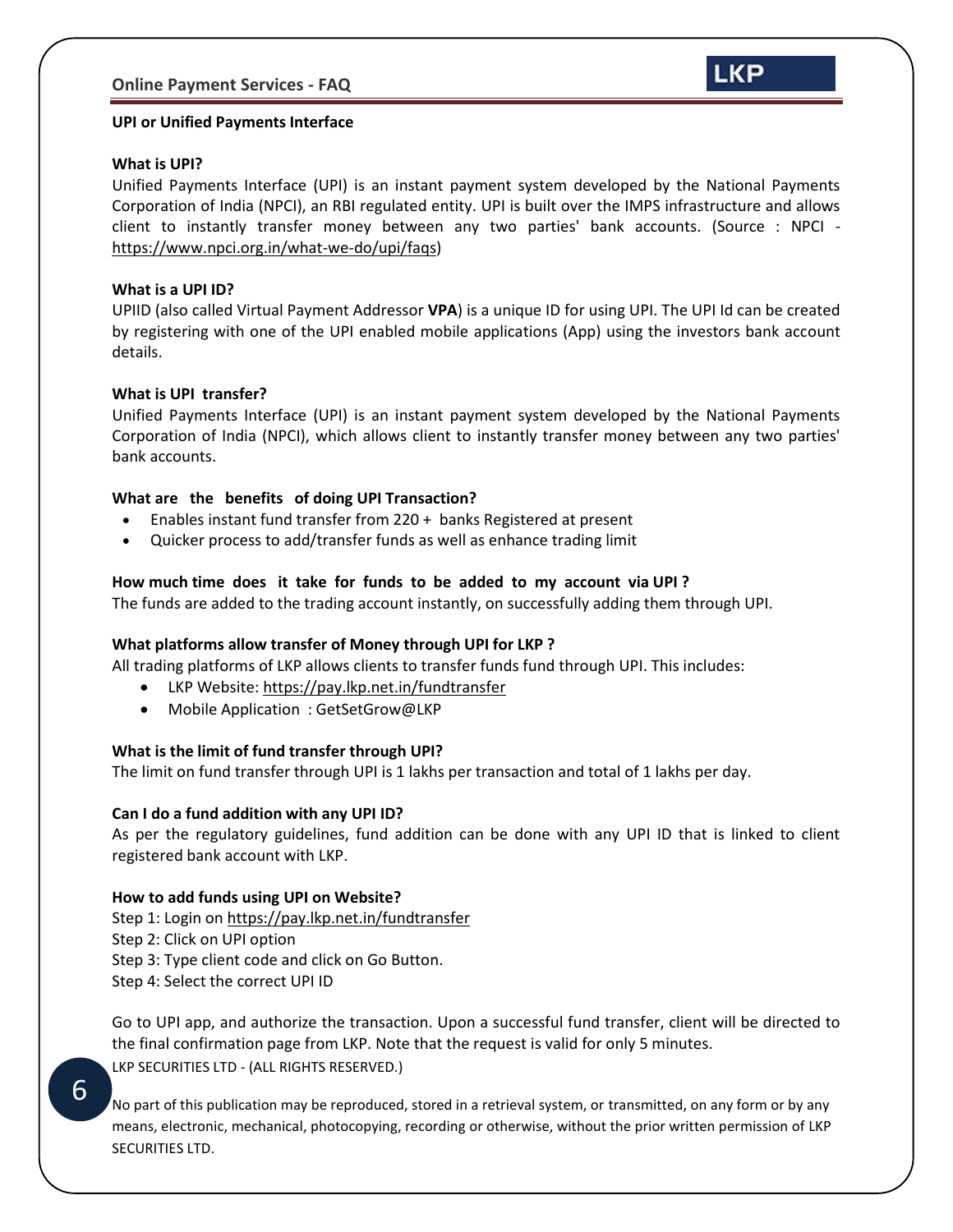#### <span id="page-6-1"></span><span id="page-6-0"></span>**How to link UPI IDs to my trading account ?**

#### **OPTION1: Through Website**

- 1. Login in to<https://lkp.net.in/UPIreg.aspx>
- 2. Enter the Client code register with LKP
- 3. Enter the Mobile number registered with LKP to generate OTP
- 4. Submit the OTP received on registered mobile number
- 5. Enter the PAN card details for 2 Factor authentication
- 6. Click on "Submit" button (Client can see the his / her own details along with name of the Bank registered with LKP)

**LKP** 

- 7. Client can add the UPI ID along with the proof.
- 8. Client will sign the document using Mobile OTP Again sent on registered number.

## <span id="page-6-2"></span>**OPTION2: Through Mobile Application (GetSetGrow@LKP)**

- 1. Login to GetSetGrow@LKP
- 2. Go to Link option from Menu
- 3. Select UPI ID Registration
- 4. Enter the Client code register with LKP
- 5. Enter the Mobile number registered with LKP to generate OTP
- 6. Submit the OTP received on registered mobile number
- 7. Enter the PAN card details for 2 Factor authentication
- 8. Click on "Submit" button (Client can see the his / her own details along with name of the Bank registered with LKP)

Client will sign the document using Mobile OTP Again sent on registered number.

#### <span id="page-6-3"></span>**How much time it will take to activate the UPI Id in the LKP system?**

It will take 1 working day to activate the UPI ID. Provided the customer has completed the formalities and signed the request using OTP.

#### <span id="page-6-4"></span>**Do I require any other UPI app for fund addition via UPI on my LKP trading account?**

Yes. Client should install the UPI enabled mobile applications (App) for easy access and for faster approval of the requests once raised for fund transfer.

#### <span id="page-6-5"></span>**Where would I get notification, to authorize UPI fund addition?**

The notification for fund addition, would be received on the UPI enabled mobile applications (App), who's UPI ID has been used for fund addition.

#### <span id="page-6-6"></span>**VIRTUAL FUND TRANSFER**

#### <span id="page-6-7"></span>**What is Virtual Fund Transfer?**

Virtual Fund Transfer is a specialized tailor made online payment service offered to LKP Client's.

#### LKP SECURITIES LTD - (ALL RIGHTS RESERVED.)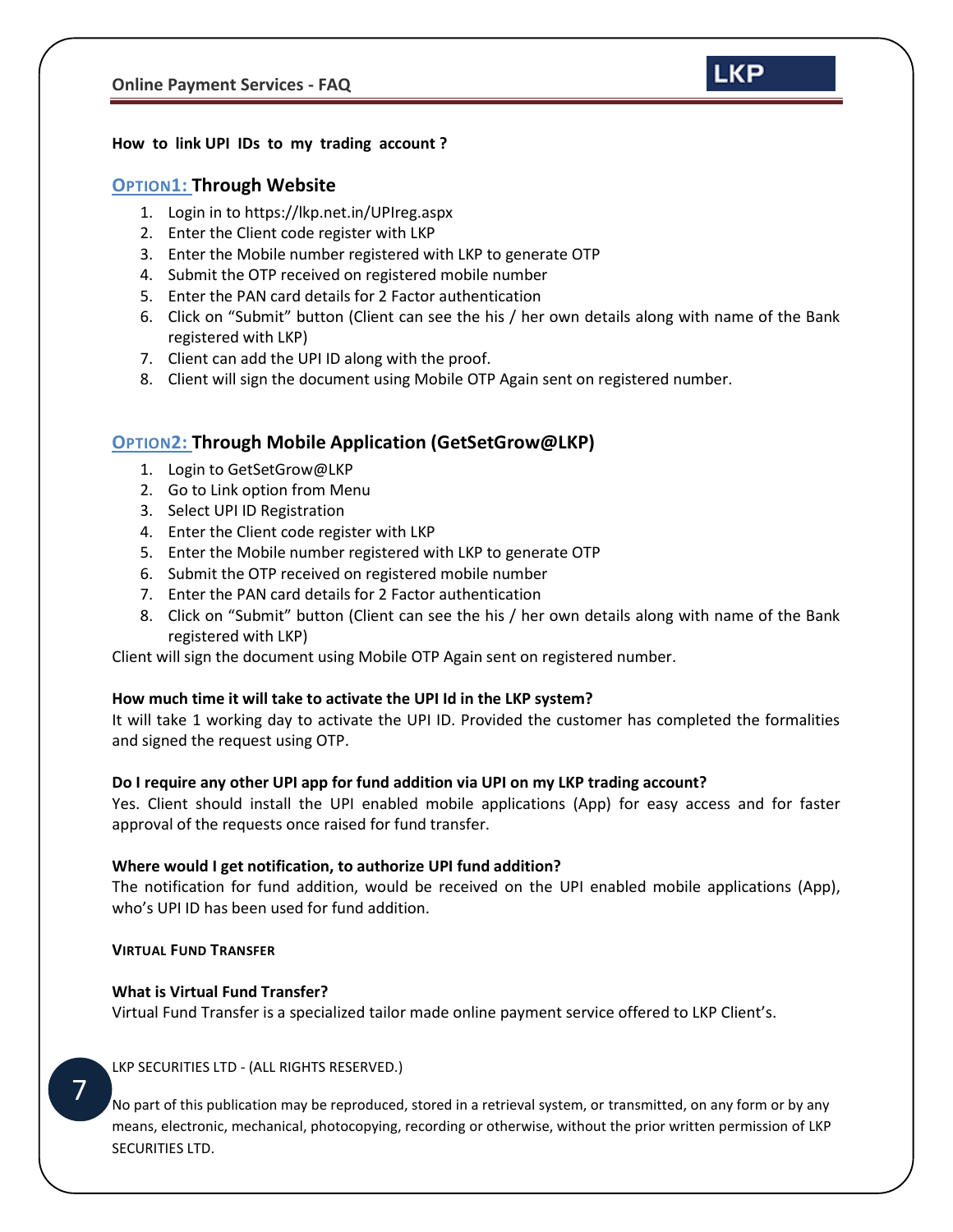# **LKP**

#### <span id="page-7-0"></span>**Do I have to register anywhere for Virtual Fund Transfer?**

No. Virtual Fund Transfer facility does not require any registration.

### <span id="page-7-1"></span>**Which Bank I can use to transfer fuds for Virtual Fund Transfer Facility?**

Client can transfer the funds only from the banks that are registered with LKP.

#### <span id="page-7-2"></span>**How does Virtual Fund Transfer work?**

- Every client should transfer the funds to the virtual number allotted to them.
- The Virtual Account Number is a combination of LKP410 as a prefix & Client code of the client. This means that client having client code of 123456 can transfer the amount on LKP410123456 from his/her registered bank in LKP through NEFT / RTGS where the LKP410 is the LKP Code and + 123456 is client code.

#### <span id="page-7-3"></span>**How much time it takes to realize the amount?**

Typically, the transaction is realized in 1 hour. However, the time interval may increase depending on the number of transactions at the banks side.

#### <span id="page-7-4"></span>**Can I Transfer funds any time using Virtual Fund Transfer?**

Yes. This module is available 24x7. However, requests received after bank's cut off time or on Sundays/ Bank holidays, the cut-off will be handled on next working day.

#### <span id="page-7-5"></span>**What account to be used while doing Virtual Fund Transfer?**

Client can transfer the amount on the Virtual number allocated by LKP.

#### <span id="page-7-6"></span>**How to use the Virtual Fund Transfer ?**

The Virtual Account Number is a combination of LKP410 as a prefix & Client code of the client. This means that client having client code of 123456 can transfer the amount on LKP410123456 from his/her registered bank in LKP through NEFT / RTGS where the LKP410 is the LKP Code and 123456 is client code.

#### <span id="page-7-7"></span>**IFSC Code details for Virtual Fund Transfer**

Client should use HDFC0000060 as an IFSC code while transferring the account to LKP's HDFC Bank Account where the beneficiary name will be LKP Securities Limited

## <span id="page-7-8"></span>**Do I need to share the intimation to the LKP accounts team for the CMS Cheque deposited under CMS Category?**

Yes. In the form of entry on the LKP Portal (https://lkp.net.in)

LKP SECURITIES LTD - (ALL RIGHTS RESERVED.)

No part of this publication may be reproduced, stored in a retrieval system, or transmitted, on any form or by any means, electronic, mechanical, photocopying, recording or otherwise, without the prior written permission of LKP SECURITIES LTD.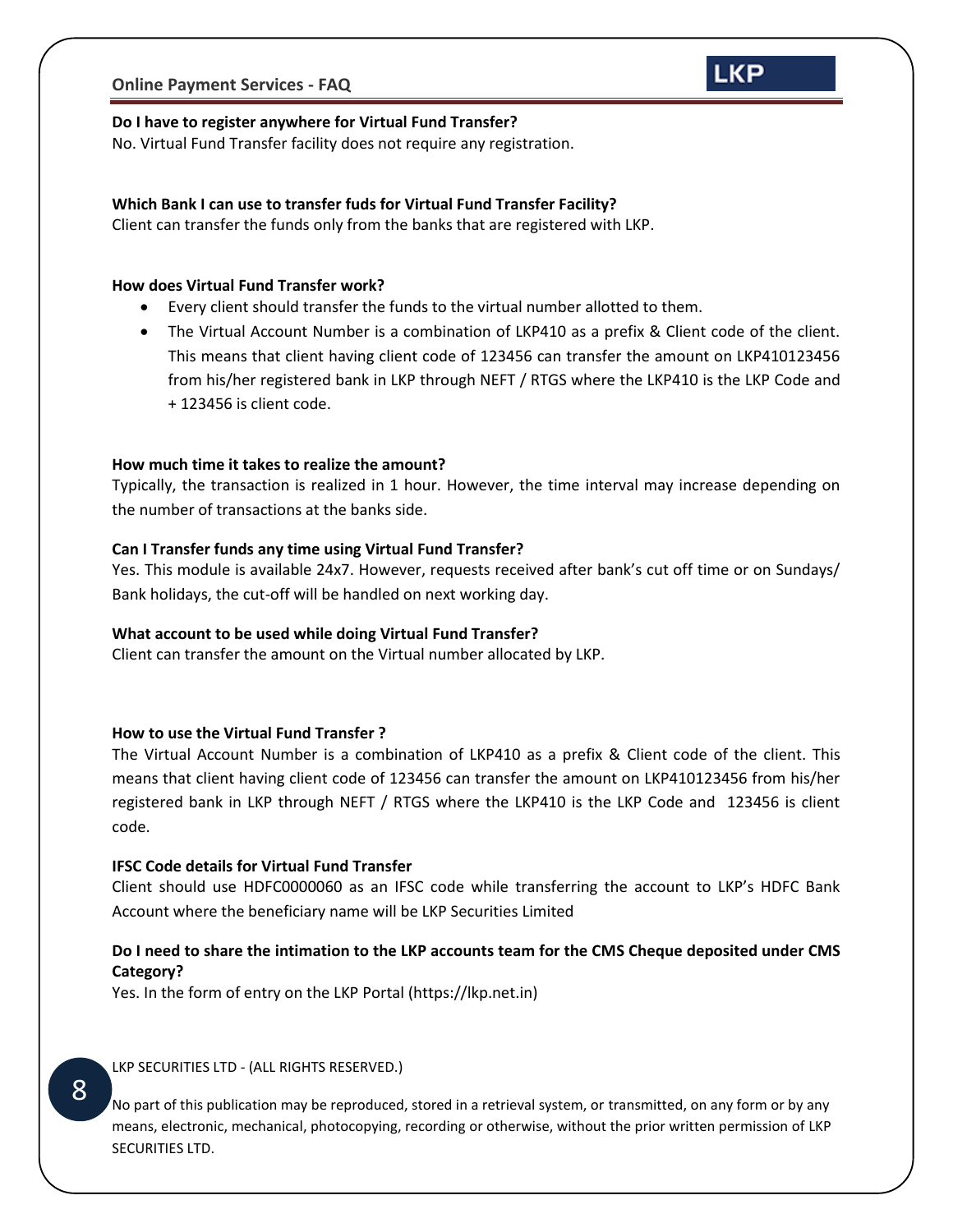

## <span id="page-8-0"></span>**Do I need to share the intimation to the LKP accounts team for the NEFT / RTGS / IMPS / Fund Transfer / UPI or Cheque deposited under Non-CMS Category?**

Yes. In the form of entry on the LKP Portal (https://lkp.net.in)

#### <span id="page-8-1"></span>**The Cheque / NEFT / RTGS / IMPS should be in favor of?**

All the Cheque / NEFT / RTGS / IMPS should be in favor of "LKP Securities Limited"

## <span id="page-8-2"></span>**Which are the banks registered with LKP Securities Limited for the CMS and Non CMS Cheques / NEFT / RTGS / IMPS / Fund Transfer / UPI?**

Following banks are registered with LKP Securities Limited

| <b>Bank Account Details</b> |                            |                  |                 |  |  |  |
|-----------------------------|----------------------------|------------------|-----------------|--|--|--|
| <b>YES BANK</b>             |                            |                  |                 |  |  |  |
| Segment                     | <b>Bank Account Number</b> | <b>IFSC Code</b> | Category        |  |  |  |
| <b>BSE</b>                  | 000483000000140            | YESB0000004      | CMS and Non-CMS |  |  |  |
| <b>HDFC BANK</b>            |                            |                  |                 |  |  |  |
| Segment                     | <b>Bank Account Number</b> | <b>IFSC Code</b> | Category        |  |  |  |
| <b>BSE</b>                  | 15770340001410             | HDFC0000060      | CMS and Non-CMS |  |  |  |
| <b>BANK OF INDIA</b>        |                            |                  |                 |  |  |  |
| Segment                     | <b>Bank Account Number</b> | <b>IFSC Code</b> | Category        |  |  |  |
| <b>NSEF</b>                 | 008620100012126            | BKID0000086      | Non-CMS         |  |  |  |

#### <span id="page-8-3"></span>**What happens incase of incomplete entry on LKP portal?**

Any wrong entry or incomplete details on LKP Portal will be rejected and the same will be informed through email to the person who had punched the entry on Portal.

#### <span id="page-8-4"></span>**When my request will be processed?**

Any request received before 5PM will be processed at an interval of 2 hours. Requests received after 5 PM will be processed on next working day.

#### <span id="page-8-5"></span>**How much time does it take for fund transfer to LKP trading account incase of Cheque?**

Typically it takes 3 to 4 working days depending on client's bank.

## <span id="page-8-6"></span>**How much time does it take for fund transfer to LKP trading account incase of NEFT / RTGS / IMPS / Fund Transfer / UPI?**

Typically it takes 3 to 4 working hours depending on client's bank.

<span id="page-8-7"></span>**When the entry in the client will be available in Client's account in case of CMS Cheques deposit?** The entry will be available by the next working day.

<span id="page-8-8"></span>**When the entry in the client will be available in Client's account in case of Non-CMS Cheques deposit?** The entry will be available only after the realization of the Cheque.

LKP SECURITIES LTD - (ALL RIGHTS RESERVED.)